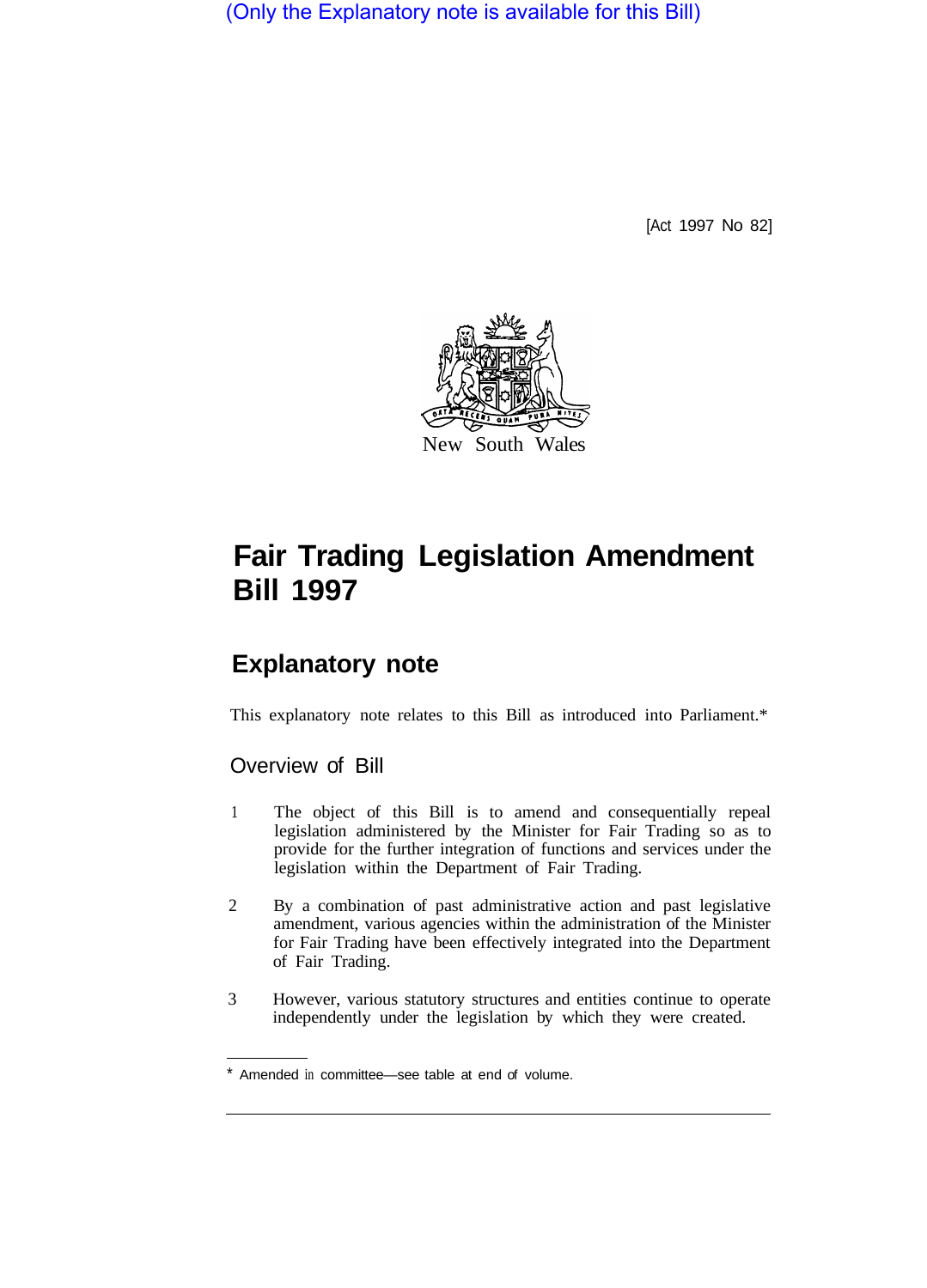Explanatory note

4 The Bill furthers the process of integration by:

- (a) transferring statutory functions that are presently exercised by various statutory bodies to the Director-General of the Department, and
- (b) abolishing those bodies and establishing advisory councils with advisory functions, and
- (c) abolishing various independently structured statutory accounts and replacing them with new accounts within the Departmental framework.
- 5 The Bill also:
	- (a) creates a Fair Trading Advisory Council, which is to have a general advisory role, and
	- (b) restates the power of the Director-General to delegate functions, in light of the new arrangements, and
	- (c) makes various minor amendments, including amendments by way of statute law revision.
- 6 The Bill achieves these results by amending the following Acts:
	- *Fair Trading Act 1987*
	- *Conveyancers Licensing Act 1995*
	- *Home Building Act 1989* (formerly *Building Services Corporation Act 1989)*
	- *Motor Dealers Act 1974*
	- *Property, Stock and Business Agents Act 1941*
	- *Valuers Registration Act 1975*

and by repealing the *Property Services Council Act 1990.* 

### Outline of provisions

**Clause 1** sets out the name (also called the short title) of the proposed Act.

**Clause 2** provides for the commencement of the proposed Act on a day or days to be appointed by proclamation.

**Clauses 3–8** are formal provisions giving effect to the Schedules of amendments.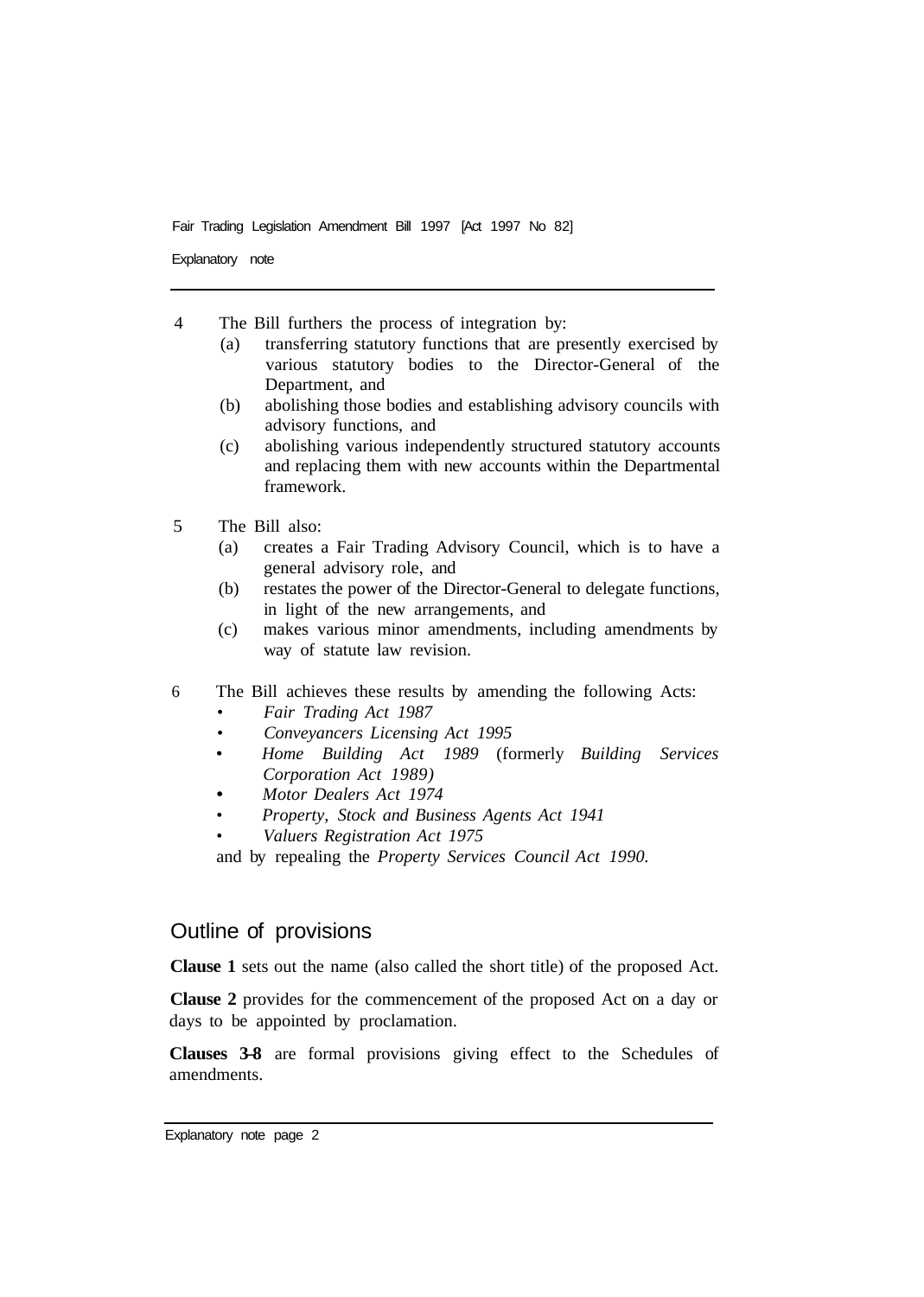Explanatory note

**Clause 9** repeals the *Property Services Council Act 1990.* This Act established the Property Services Council with advisory functions and substantive functions (some of which are exercisable by the General Manager). The advisory functions will be exercised by the Property Services Advisory Council to be established under the *Fair Trading Act 1987* as to be amended by the proposed Act, while the substantive functions will be exercised by the Director-General.

#### **Schedule 1 Amendment of Fair Trading Act 1987**

In summary, the amendments to that Act proposed by this Schedule are as follows:

- to establish the following advisory councils:  $(a)$ 
	- Fair Trading Advisory Council
	- Motor Trade Advisory Council  $\bullet$
	- Property Services Advisory Council
	- Home Building Advisory Council
- $(b)$ to restate the power of the Director-General to delegate functions, so as to make express reference to other legislation under which the Director-General has functions, to simplify the power to delegate by relying on the delegation provisions contained in' section 49 of the *Interpretation Act 1987,* and to empower sub-delegation as contemplated by that section.

#### **Schedule 2 Amendment of Conveyancers Licensing Act 1995**

In summary, the amendments to that Act proposed by this Schedule are as follows:

- (a) to transfer the exercise of functions of the Property Services Council to the Director-General
- (b) to make amendments consequential on amendments proposed to be made to the *Property, Stock and Business Agents Act 1941.*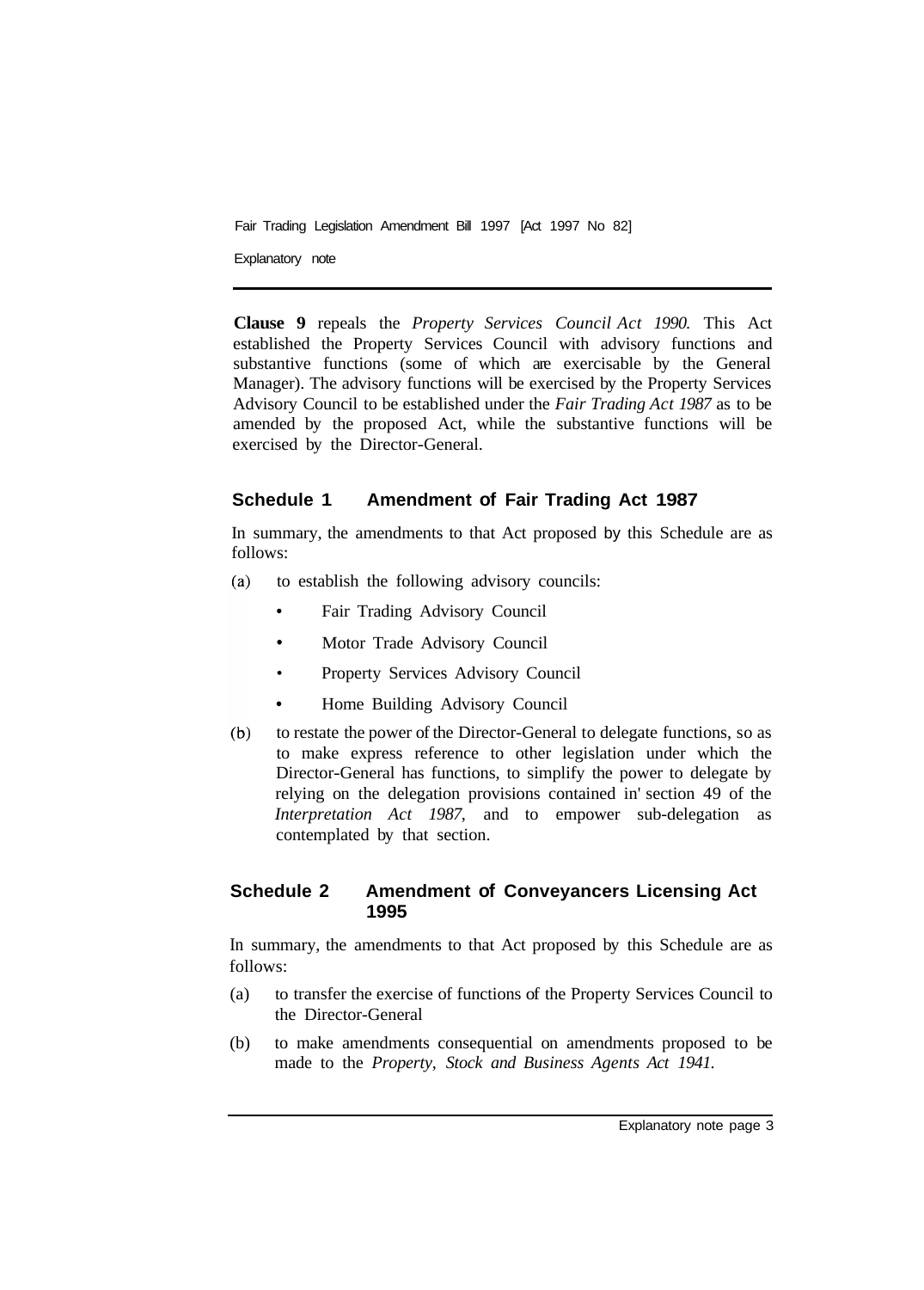Explanatory note

#### **Schedule 3 Amendment of Home Building Act 1989**

The *Home Building Act 1989* was formerly called the *Building Services Corporation Act 1989.* 

In summary, the amendments to that Act proposed by this Schedule are as follows:

- (a) to abolish the Home Building Advisory Council
- (b) to establish a Building Insurance Fund to hold money received by the Fair Trading Administration Corporation in connection with BSC Insurance.

#### **Schedule 4 Amendment of Motor Dealers Act 1974**

In summary, the amendments to that Act proposed by this Schedule are as follows:

- (a) to transfer the exercise of functions of the Motor Dealers Council to the Director-General
- (b) to abolish the Motor Dealers Council.

#### **Schedule 5 Amendment of Property, Stock and Business Agents Act 1941**

In summary, the amendments to that Act proposed by this Schedule are as follows:

- (a) to transfer the exercise of functions of the Property Services Council (and its General Manager) to the Director-General
- (b) to abolish:
	- Property Services Council Statutory Interest Account
	- Property Services Council Compensation Fund
	- Property Services Council Administration Account
- (c) to establish:
	- Property Services Statutory Interest Account
	- Property Services Compensation Fund

in the accounting records of the Department of Fair Trading